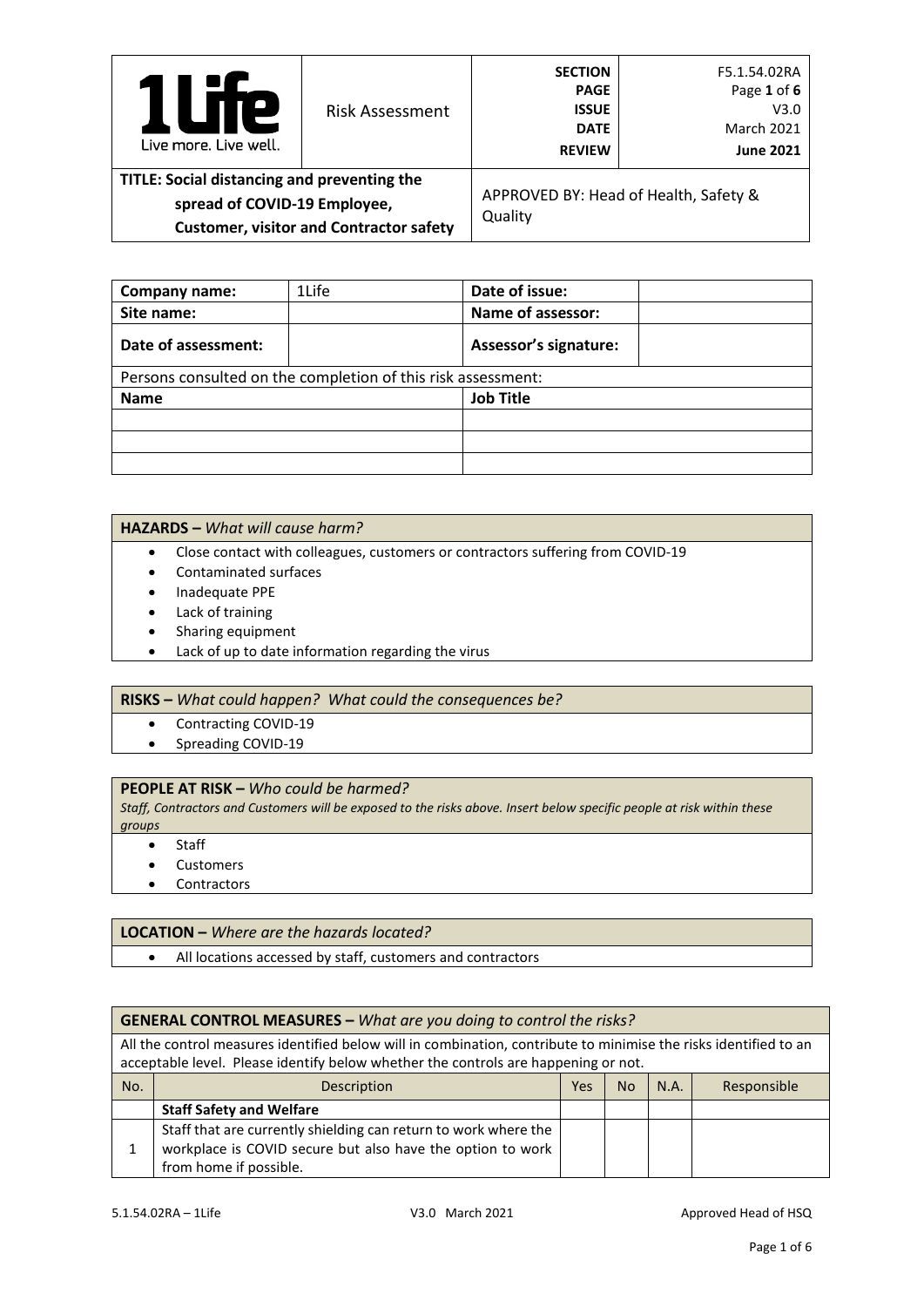| Te<br>$\mathbf{I}$<br>Live more. Live well.                                                                                   | <b>Risk Assessment</b> | <b>SECTION</b><br><b>PAGE</b><br><b>ISSUE</b><br><b>DATE</b><br><b>REVIEW</b> | F5.1.54.02RA<br>Page 2 of 6<br>V3.0<br><b>March 2021</b><br><b>June 2021</b> |
|-------------------------------------------------------------------------------------------------------------------------------|------------------------|-------------------------------------------------------------------------------|------------------------------------------------------------------------------|
| TITLE: Social distancing and preventing the<br>spread of COVID-19 Employee,<br><b>Customer, visitor and Contractor safety</b> |                        | Quality                                                                       | APPROVED BY: Head of Health, Safety &                                        |

|                | <b>GENERAL CONTROL MEASURES - What are you doing to control the risks?</b>                                                                                                                                                       |     |           |      |             |
|----------------|----------------------------------------------------------------------------------------------------------------------------------------------------------------------------------------------------------------------------------|-----|-----------|------|-------------|
|                | All the control measures identified below will in combination, contribute to minimise the risks identified to an<br>acceptable level. Please identify below whether the controls are happening or not.                           |     |           |      |             |
| No.            | Description                                                                                                                                                                                                                      | Yes | <b>No</b> | N.A. | Responsible |
| $\overline{2}$ | All staff at work are kept up to date with Government advice<br>via www.gov.uk and www.nhs.uk                                                                                                                                    |     |           |      |             |
| 3              | Staff returning from countries that are not exempt from all but<br>essential travel must self-isolate for 10 days as per the<br>Government guidelines and not return to work.                                                    |     |           |      |             |
| 4              | Staff do not travel into work together in the same car.                                                                                                                                                                          |     |           |      |             |
| 5              | SOW 5.1.06.22 in place on employee welfare and updated<br>cleaning procedures.                                                                                                                                                   |     |           |      |             |
| 6              | HR procedures in place for those unable to work from home<br>and required to isolate as per the Government guidelines                                                                                                            |     |           |      |             |
| $\overline{7}$ | Staff suffering from the symptoms of COVID-19 or who have<br>tested positive for COVID-19 must not come into work and<br>follow the government advice for self-isolation as detailed in<br>SOW 5.1.06.22.                        |     |           |      |             |
| 8              | The Mental health needs of all individuals must be considered,<br>and individual risk assessments carried out if required.                                                                                                       |     |           |      |             |
| 9              | Vinyl or Nitrile gloves and face masks are provided for all staff.                                                                                                                                                               |     |           |      |             |
| 10             | Staff trained on the requirement of wearing PPE and company<br>social distancing guidelines.                                                                                                                                     |     |           |      |             |
| 11             | Staff must always maintain a 2-metre distance from all other<br>staff, contractors and customers.                                                                                                                                |     |           |      |             |
| 12             | Staff must avoid small and large gatherings (so, where<br>practicable, meetings should take place virtually or over<br>telephone systems)                                                                                        |     |           |      |             |
| 13             | All staff are required to wear a face mask when moving<br>around the sites. Face masks are not required when working<br>in back of house areas, on reception, on poolside, in the gym,<br>teaching classes or in the plant room. |     |           |      |             |
| 14             | Staff numbers are kept to a minimum to avoid the need of<br>close contact.                                                                                                                                                       |     |           |      |             |
| 15             | Seating and desk arrangements are always set out to ensure<br>a 2-metre distance.                                                                                                                                                |     |           |      |             |
| 16             | Workstations are cleaned at the end of each shift                                                                                                                                                                                |     |           |      |             |
| 17             | Sanitising stations set up throughout the building                                                                                                                                                                               |     |           |      |             |
| 18             | Staff reminded of the need to regularly wash their hands for<br>a 20 second period or sanitise.                                                                                                                                  |     |           |      |             |
| 19             | Staff must ensure coughs and sneezes are caught in tissue,<br>disposed of immediately and wash their hands straight after.                                                                                                       |     |           |      |             |
| 20             | All equipment required to be used by staff is not shared and<br>must be personal. If equipment is shared it is sanitised after<br>use.                                                                                           |     |           |      |             |
| 21             | Hand soap dispensers are kept full                                                                                                                                                                                               |     |           |      |             |

r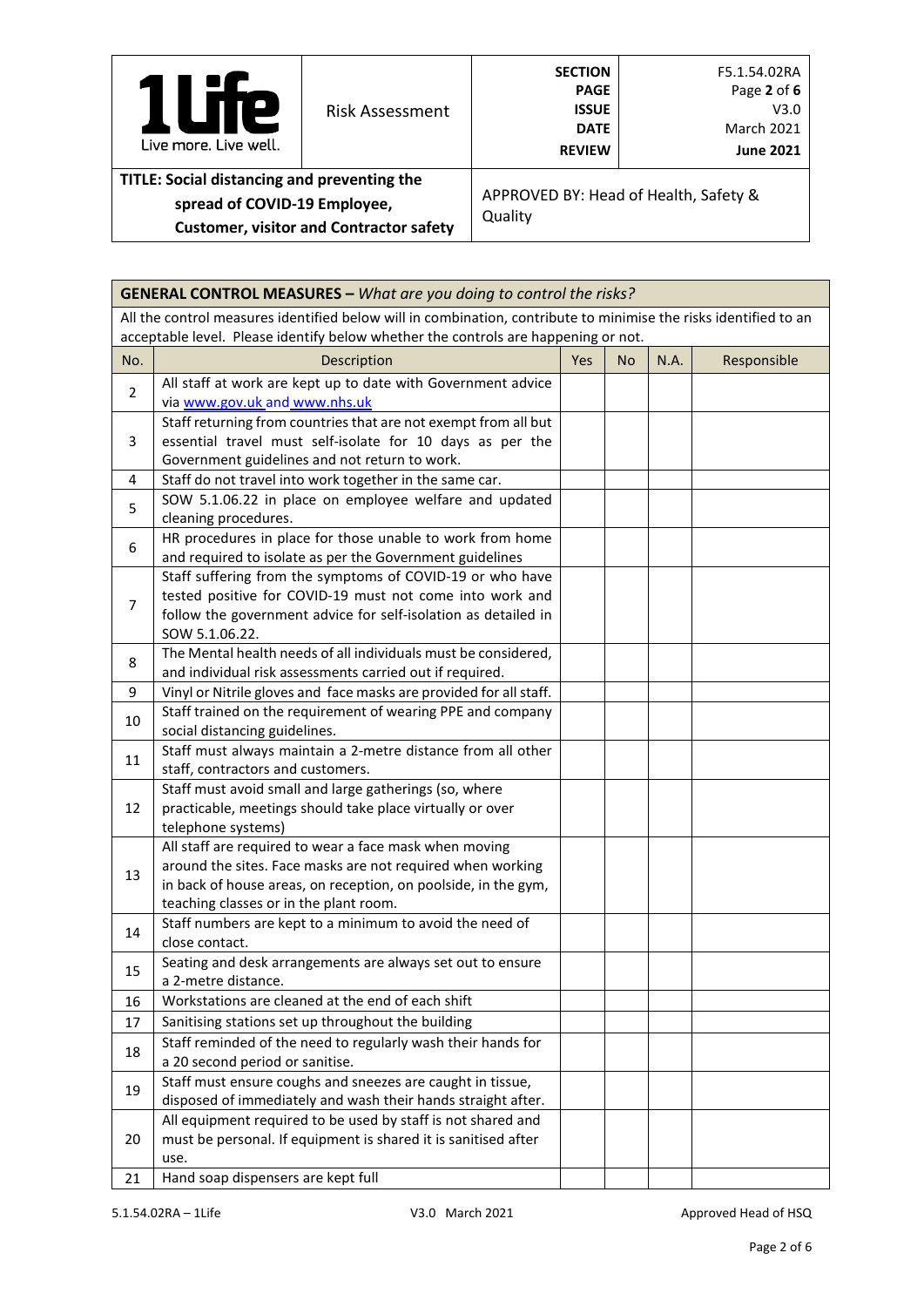| Р<br>Live more, Live well.                                                  | Risk Assessment                                | <b>SECTION</b><br><b>PAGE</b><br><b>ISSUE</b><br><b>DATE</b><br><b>REVIEW</b> | F5.1.54.02RA<br>Page 3 of 6<br>V3.0<br><b>March 2021</b><br><b>June 2021</b> |
|-----------------------------------------------------------------------------|------------------------------------------------|-------------------------------------------------------------------------------|------------------------------------------------------------------------------|
| TITLE: Social distancing and preventing the<br>spread of COVID-19 Employee, | <b>Customer, visitor and Contractor safety</b> | Quality                                                                       | APPROVED BY: Head of Health, Safety &                                        |

|             | <b>GENERAL CONTROL MEASURES - What are you doing to control the risks?</b>                                                                                                                                                                                                                                          |     |           |      |             |
|-------------|---------------------------------------------------------------------------------------------------------------------------------------------------------------------------------------------------------------------------------------------------------------------------------------------------------------------|-----|-----------|------|-------------|
|             | All the control measures identified below will in combination, contribute to minimise the risks identified to an<br>acceptable level. Please identify below whether the controls are happening or not.                                                                                                              |     |           |      |             |
| No.         | Description                                                                                                                                                                                                                                                                                                         | Yes | <b>No</b> | N.A. | Responsible |
| 22          | Paper towels are provided to dry hands and where these are<br>not available hand dryers will be in place.                                                                                                                                                                                                           |     |           |      |             |
| 23          | Cleaning stock levels are well maintained to ensure adequate<br>levels of stock are always available.                                                                                                                                                                                                               |     |           |      |             |
| 24          | Cleaning schedule in place to ensure all touch points are<br>cleaned regularly using VIROCIDAL CONCENTRATE<br>Disinfectant dosed at a ratio 10:1.                                                                                                                                                                   |     |           |      |             |
| 25          | Cleaning schedules monitored and signed off by the Duty<br>Manager.                                                                                                                                                                                                                                                 |     |           |      |             |
| 26          | Cleaning standards following a known contamination are in<br>line with government guidelines in non-healthcare settings<br>and staff trained on them.<br>https://www.gov.uk/government/publications/covid-19-<br>decontamination-in-non-healthcare-settings/covid-19-<br>decontamination-in-non-healthcare-settings |     |           |      |             |
| 27          | At least one screen protector to be fitted on the reception<br>desk to provide additional protection from COVID-19.                                                                                                                                                                                                 |     |           |      |             |
| 28          | Restricted facilities are taken out of use to avoid<br>unauthorised access.                                                                                                                                                                                                                                         |     |           |      |             |
| 29          | Deliveries are dropped off in a pre-arranged location, staff<br>maintain social distancing and must wear gloves when<br>handling the stock/delivery.                                                                                                                                                                |     |           |      |             |
| 30          | Signage clearly displayed advising customers suffering from<br>the effects of COVID-19 are not permitted in the building.                                                                                                                                                                                           |     |           |      |             |
| 31          | Contractors working on site must demonstrate how they will<br>manage social distancing prior to work commencing.                                                                                                                                                                                                    |     |           |      |             |
| 32          | During a contractor induction the Duty Manager will include<br>1Life's social distancing measures which are in place.                                                                                                                                                                                               |     |           |      |             |
| 33          | Contractor phone numbers are recorded when they sign in to<br>support the test and trace system.                                                                                                                                                                                                                    |     |           |      |             |
| 34          | Staff sign in and out to support test and trace. Support staff<br>scan the Government test and trace QR codes                                                                                                                                                                                                       |     |           |      |             |
| 35          | QR Code Poster displayed and customers encouraged to scan                                                                                                                                                                                                                                                           |     |           |      |             |
|             |                                                                                                                                                                                                                                                                                                                     |     |           |      |             |
| $\mathbf 1$ | <b>First Aid</b><br>First aid trained personnel available during all opening hours                                                                                                                                                                                                                                  |     |           |      |             |
| 2           | Preservation of life a priority                                                                                                                                                                                                                                                                                     |     |           |      |             |
| 3           | Resuscitation masks are personal and not shared                                                                                                                                                                                                                                                                     |     |           |      |             |
| 4           | If cardiopulmonary resuscitation is required on an adult who<br>is not suffering from asphyxiation, the first aider should only<br>deliver chest compressions                                                                                                                                                       |     |           |      |             |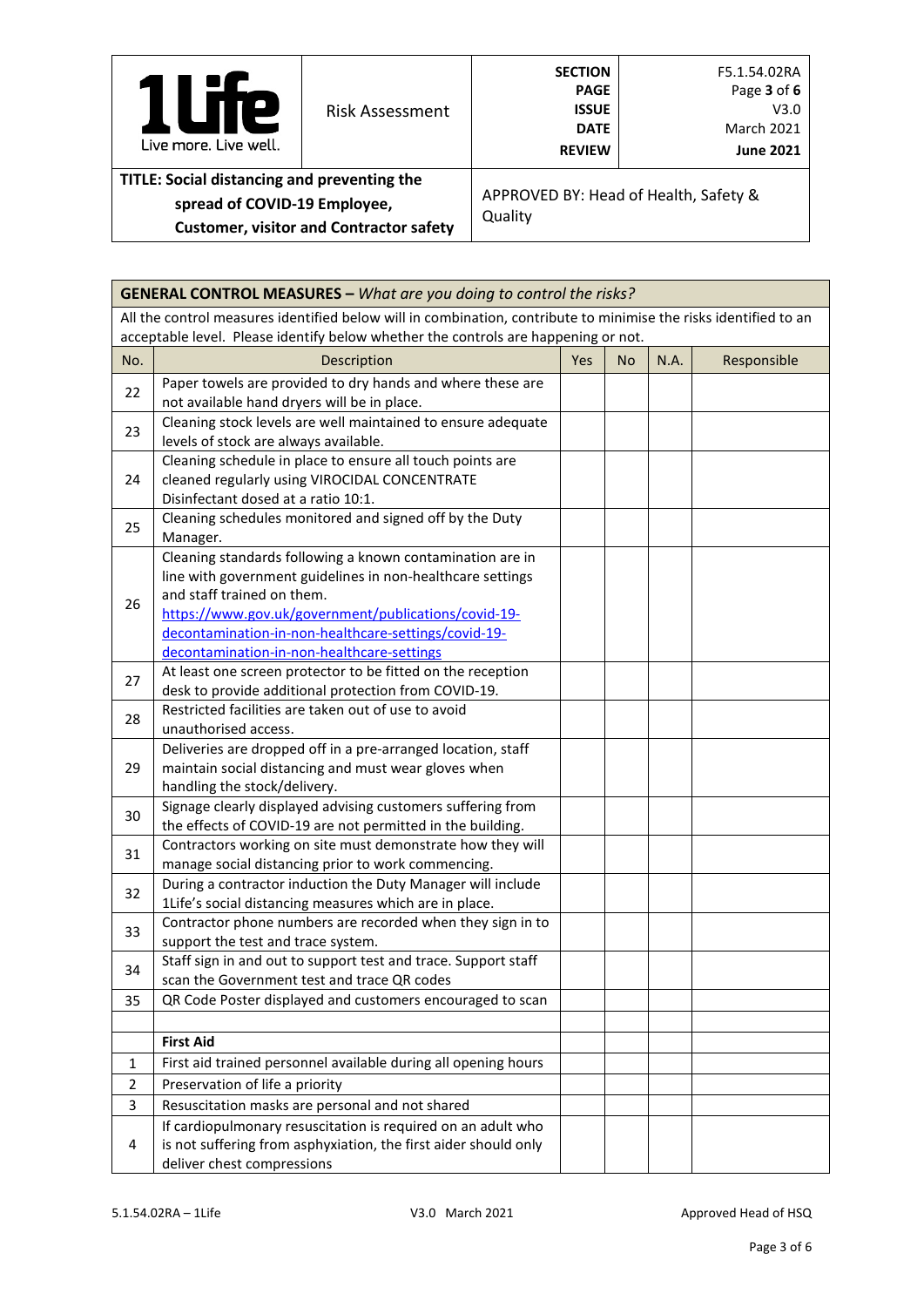| <b>Te</b><br>Live more. Live well.                                                                                            | <b>Risk Assessment</b> | <b>SECTION</b><br><b>PAGE</b><br><b>ISSUE</b><br><b>DATE</b><br><b>REVIEW</b> | F5.1.54.02RA<br>Page 4 of 6<br>V3.0<br><b>March 2021</b><br><b>June 2021</b> |
|-------------------------------------------------------------------------------------------------------------------------------|------------------------|-------------------------------------------------------------------------------|------------------------------------------------------------------------------|
| TITLE: Social distancing and preventing the<br>spread of COVID-19 Employee,<br><b>Customer, visitor and Contractor safety</b> |                        | Quality                                                                       | APPROVED BY: Head of Health, Safety &                                        |

|                | <b>GENERAL CONTROL MEASURES - What are you doing to control the risks?</b>                                                                 |     |           |             |             |
|----------------|--------------------------------------------------------------------------------------------------------------------------------------------|-----|-----------|-------------|-------------|
|                | All the control measures identified below will in combination, contribute to minimise the risks identified to an                           |     |           |             |             |
|                | acceptable level. Please identify below whether the controls are happening or not.                                                         |     |           |             |             |
| No.            | Description                                                                                                                                | Yes | <b>No</b> | <b>N.A.</b> | Responsible |
| 5              | First aiders are advised not to listen or feel for breathing by<br>placing your ear and cheek close to the patient's mouth for<br>an adult |     |           |             |             |
| 6              | First aiders must wear gloves and a face mask when dealing<br>with first aid incidents                                                     |     |           |             |             |
| 7              | First aider to remain at a 2-metre distance where possible                                                                                 |     |           |             |             |
| 8              | Where possible first aiders must ask the casualty COVID-19<br>related questions regarding symptoms and their recent travel<br>arrangements |     |           |             |             |
| 9              | Injured person advised to treat themselves where possible i,e<br>to support injured limbs or applying pressure to lacerations.             |     |           |             |             |
|                | <b>Training</b>                                                                                                                            |     |           |             |             |
| $\mathbf{1}$   | Staff training in specific COVID-19 control measures to be<br>completed with all staff                                                     |     |           |             |             |
| 2              | Changes to Centre Emergency procedures completed with all<br>staff returning to work                                                       |     |           |             |             |
| 3              | Staff refresher training in NOP/EAP and changes to<br>procedures completed                                                                 |     |           |             |             |
| 4              | Lifeguards must attend at least 2 hours of staff training<br>before returning to lifeguard duties and complete a<br>competency test.       |     |           |             |             |
| 5              | Staff displaying flu-like symptoms excluded from training                                                                                  |     |           |             |             |
| 6              | Only compressions practiced during ongoing training                                                                                        |     |           |             |             |
| $\overline{7}$ | Compressions and rescue breaths demonstrated during a<br>qualification course                                                              |     |           |             |             |
| 8              | Manikin thoroughly washed with disinfectant at the end of<br>training session                                                              |     |           |             |             |
|                |                                                                                                                                            |     |           |             |             |
|                | Risk assessment to be reviewed in line with Government<br>advice.                                                                          |     |           |             |             |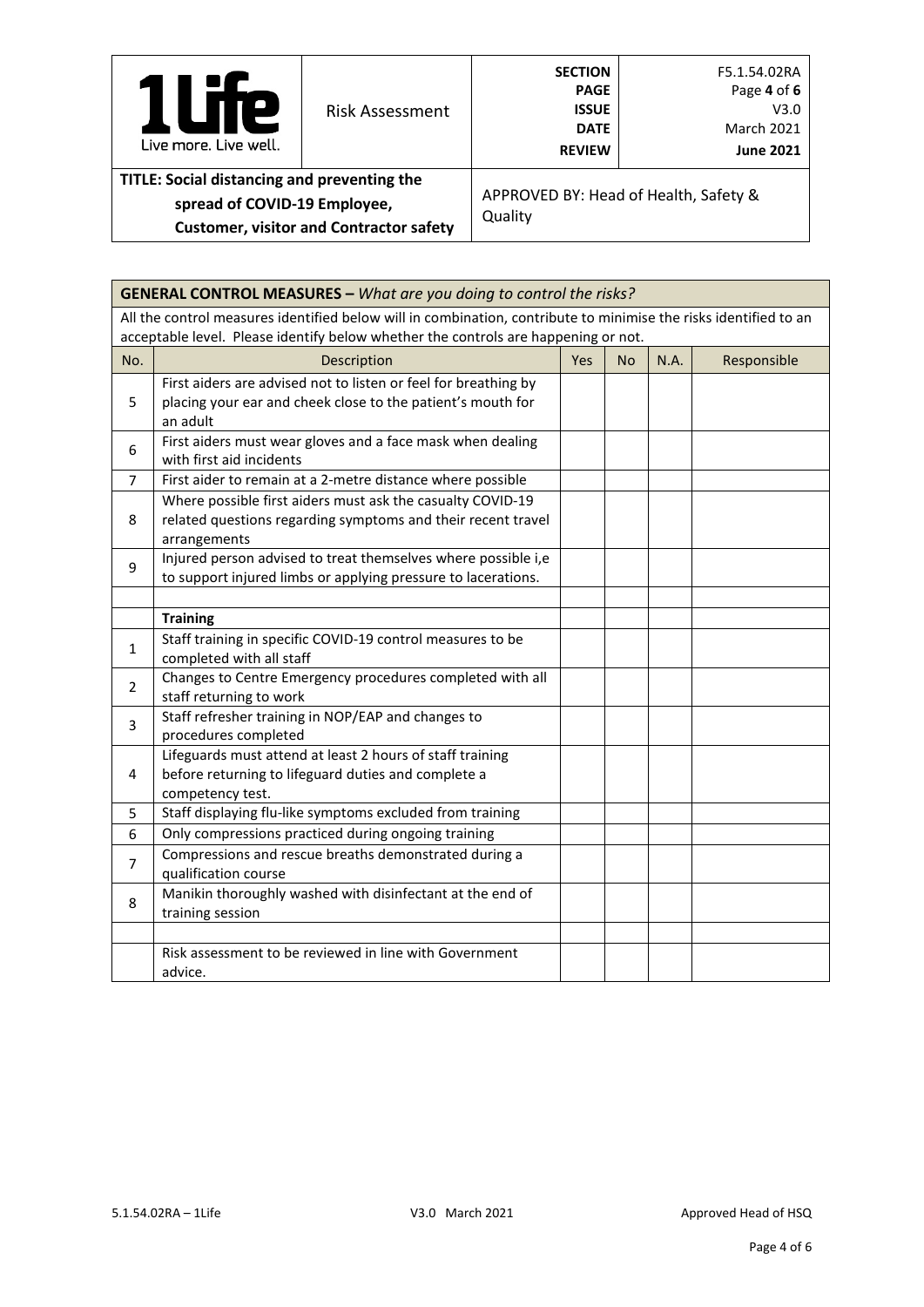| <b>P</b><br>U<br>Live more, Live well.                                      | <b>Risk Assessment</b>                         | <b>SECTION</b><br><b>PAGE</b><br><b>ISSUE</b><br><b>DATE</b><br><b>REVIEW</b> | F5.1.54.02RA<br>Page 5 of 6<br>V3.0<br><b>March 2021</b><br><b>June 2021</b> |
|-----------------------------------------------------------------------------|------------------------------------------------|-------------------------------------------------------------------------------|------------------------------------------------------------------------------|
| TITLE: Social distancing and preventing the<br>spread of COVID-19 Employee, | <b>Customer, visitor and Contractor safety</b> | Quality                                                                       | APPROVED BY: Head of Health, Safety &                                        |

**SITE SPECIFIC ASSESSMENT –** *Complete this table for any hazard, risk not included above and for any additional control measures in place or required.* No.  $\begin{array}{c|c|c|c} \text{1} & \text{1} & \text{1} & \text{1} \\ \text{1} & \text{1} & \text{1} & \text{1} \\ \text{1} & \text{1} & \text{1} & \text{1} \\ \text{2} & \text{2} & \text{2} & \text{2} \\ \text{3} & \text{3} & \text{4} & \text{2} \\ \text{4} & \text{5} & \text{2} & \text{2} \\ \text{5} & \text{1} & \text{2} & \text{2} \\ \text{2} & \text{1} & \text{2} & \text{2} \\ \text{3} & \text{2} & \text{$  $\begin{array}{c|c|c|c} \text{1} & \text{1} & \text{1} & \text{1} \\ \text{1} & \text{1} & \text{1} & \text{1} \\ \text{1} & \text{1} & \text{1} & \text{1} \\ \text{2} & \text{2} & \text{2} & \text{2} \\ \text{3} & \text{3} & \text{4} & \text{2} \\ \text{4} & \text{5} & \text{2} & \text{2} \\ \text{5} & \text{1} & \text{2} & \text{2} \\ \text{2} & \text{1} & \text{2} & \text{2} \\ \text{3} & \text{2} & \text{$  $\begin{array}{c|c|c|c} \text{1} & \text{1} & \text{1} & \text{1} \\ \text{1} & \text{1} & \text{1} & \text{1} \\ \text{1} & \text{1} & \text{1} & \text{1} \\ \text{2} & \text{2} & \text{2} & \text{2} \\ \text{3} & \text{3} & \text{4} & \text{2} \\ \text{4} & \text{5} & \text{2} & \text{2} \\ \text{5} & \text{1} & \text{2} & \text{2} \\ \text{2} & \text{1} & \text{2} & \text{2} \\ \text{3} & \text{2} & \text{$ Yes/No

# CONTACT YOUR COMPANY HEALTH AND SAFETY RESOURCE IN THE FIRST INSTANCE IF YOU ADD ANY HAZARD, RISK OR CONTROL MEASURE IN THIS TABLE

**ACTIONS –** *What actions must be done to ensure the full implementation of the risk assessment?* Write down an appropriate action for any control measure marked as '**No**' Identify high priority actions with a '**Yes**' Link the 'Number' column to the relevant Control Measure number in the risk assessment to enable the assessor to cross reference and check that all 'No's' have an action recorded against them Insert additional rows as required to enter all of the actions needed. Number Description High<br>
Priority?  $Responsible$  Due Date Completion date Completion checked by:

I confirm that I have read, reviewed and understood this risk assessment and if in doubt I have sought the advice of the relevant person in my organisation.

I confirm that I am aware that I must monitor the completion of the actions highlighted in the assessment to ensure they are completed adequately and within the timescales set.

<span id="page-4-0"></span>5.1.54.02RA – 1Life **V3.0 March 2021** V3.0 March 2021 <sup>1</sup> Continue numbering from previous table